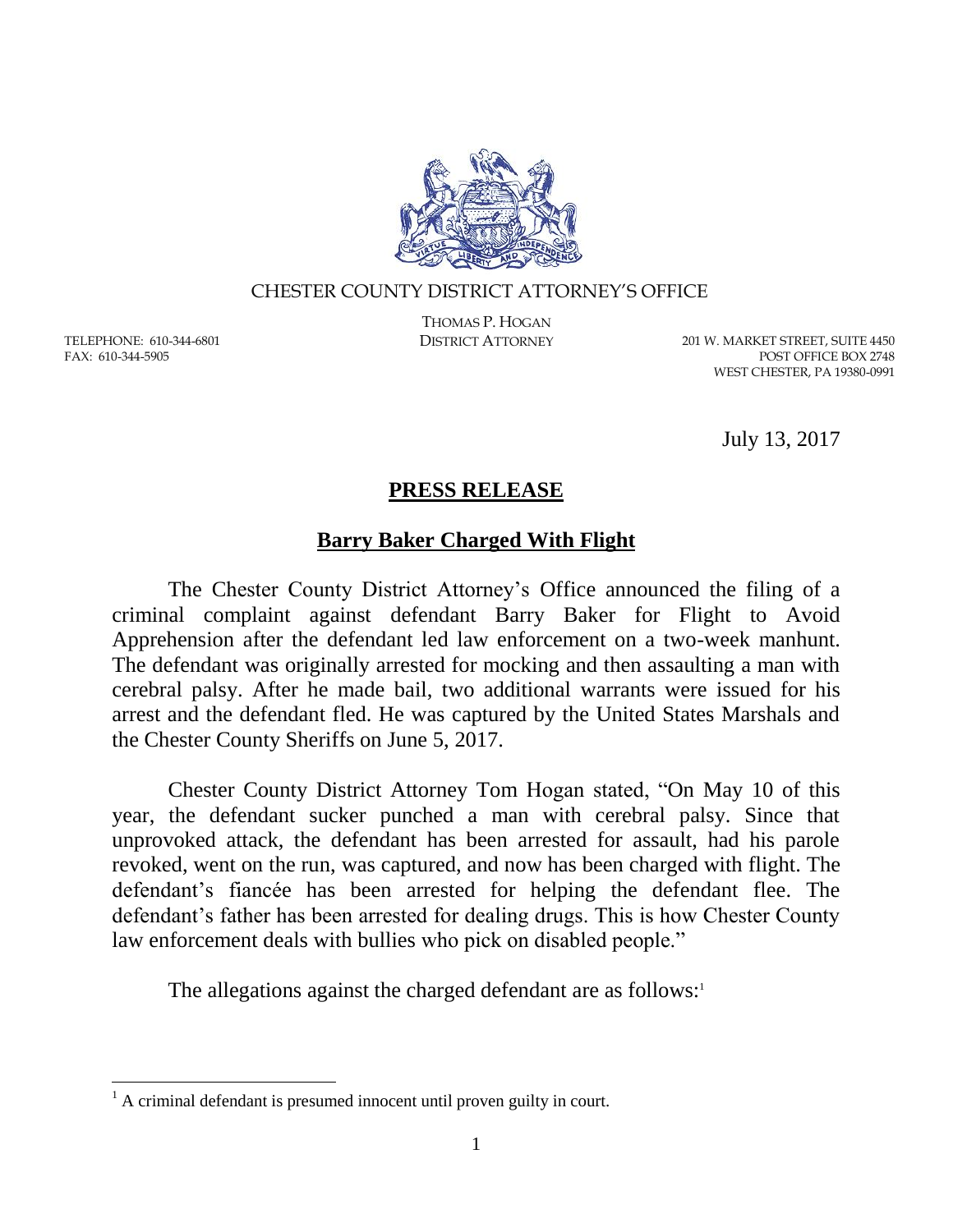On May 10, 2017 at 2:30 A.M., the defendant committed an assault at the 7- Eleven convenience store located on the 200 Block of South High Street, West Chester Borough, Chester County, PA. The defendant mocked and then punched a man with cerebral palsy. On May 22, 2017, the defendant turned himself in with his lawyer and was arrested by West Chester Borough Police for the assault. He was subsequently released from custody after posting a monetary bail.

On the same day, the Chester County Court of Common Pleas issued a bench warrant for the defendant's arrest for failing to comply with the conditions of probation on a Theft from a Motor Vehicle case. On May 25, 2017, a second bench warrant was issued for the defendant after he failed to appear for a Domestic Relations hearing scheduled that morning.

The defendant was advised that warrants for his arrest were issued by the Court and he would need to surrender. The defendant declined to do so, despite making promises to turn himself in. Instead, the defendant fled from the residence he shared with his fiancée to evade capture by law enforcement agencies.

The fact that the defendant was wanted and on the run was broadcast widely to the public. The defendant's status was prominently featured on television, radio, newspaper, and social media. The defendant still refused to turn himself in.

During that time, members of the United States Marshals' Fugitive Task Force, the Chester County Sheriff's Fugitive Apprehension Unit, and various Chester County law enforcement agencies were searching for the defendant. Law enforcement was in contact with several family members and associates of the defendant, tracking his movements, and attempting to locate him across multiple states. There were rumors that he had fled as far as Florida.

On Sunday, June 4, 2017, Baker instructed his fiancée to purchase a hotel room for him in cash using an assumed name. His fiancée complied by renting a room at the Clarion Hotel in Exton, Chester County under a friend's name, and then hid a room key at a prearranged location so that the defendant would be able to access the room. She also purchased a prepaid cellular telephone for their use.

On Monday, June 5, 2017, Baker was apprehended by United States Marshals hiding in the bathroom of the rented hotel room. His iPhone was found inside the room in "airplane mode," a feature which disables cellular and Wi-Fi connections to the device and is a common tactic to attempt to avoid being tracked.